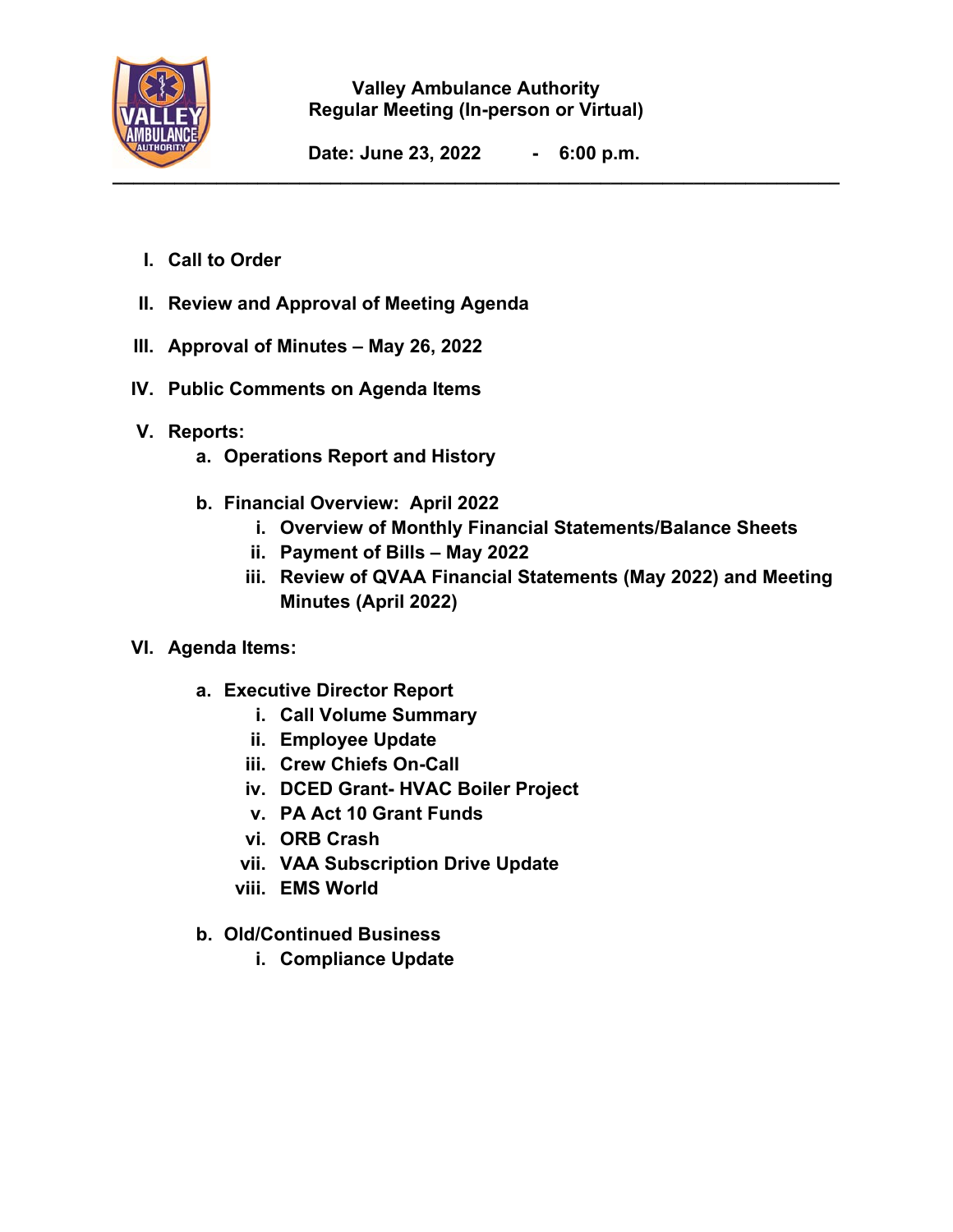#### **c. MOTIONS:**

#### **i. NO MOTIONS**

## **VII. Additional Items**

#### **Informational Items & Motions to be considered at QVAA Meeting**

**i. No additional items or QVAA motions** 

# **VIII. Executive Session (If required)**

### **IX. Adjournment**